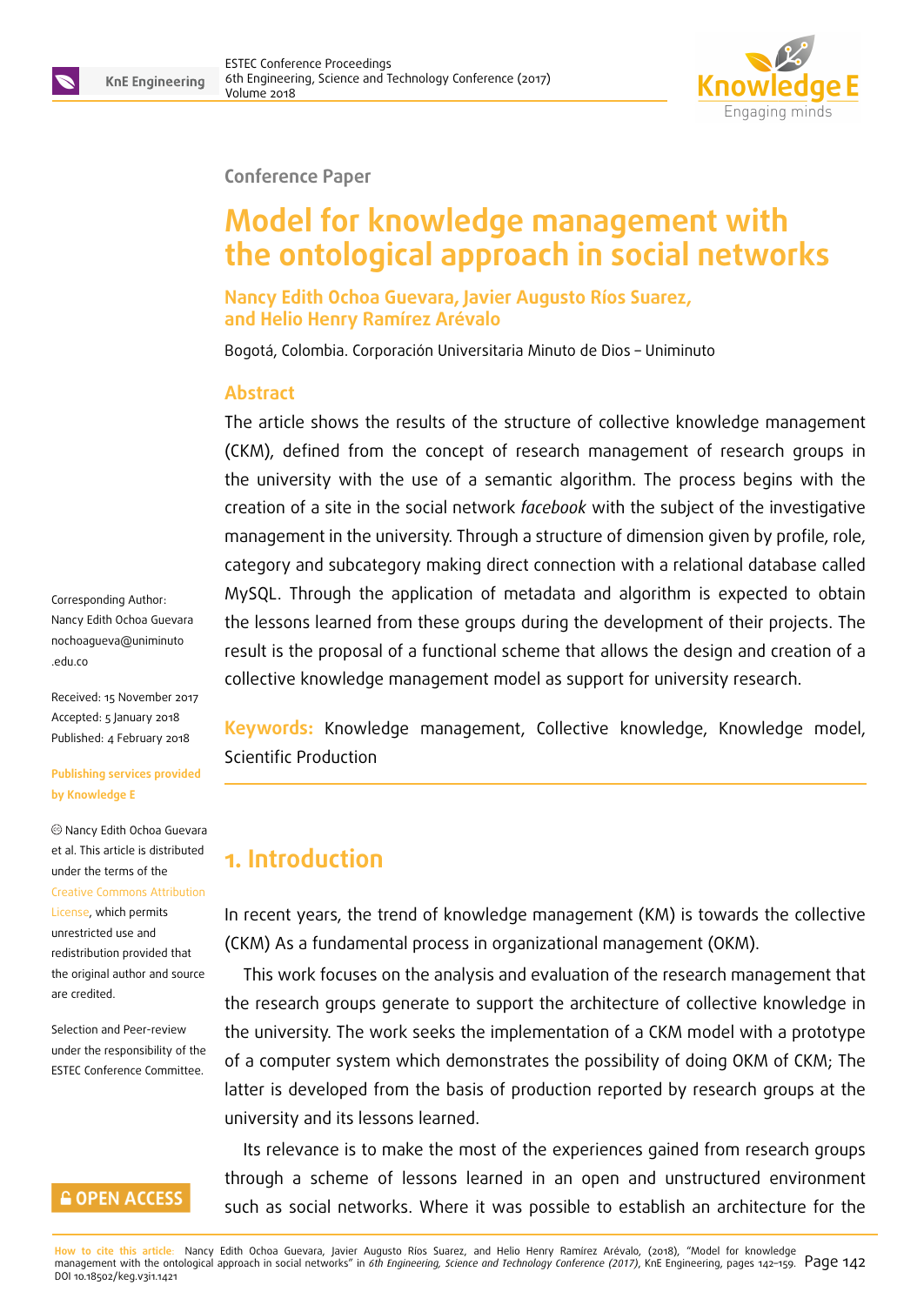

Management Model Knowledge in scientific research as a contribution of the groups to the context of Science and Technology in the locality, city and country region.

The work was carried out in three phases. In the first phase, the conceptual aspects that defined and included a model for the CKM and the steps to be considered for its construction were developed (Pereira, 2011). Followed by the definition of KM and CKM by some expert authors in the area. Subsequently in terms of CKM, it is deepened on its benefits for flexible scenarios worked in groups with a specific objective to support collective knowledge generated by individuals (Cárdenas & Spínola, 2013).

The second phase presents the environment of the research groups in the university, highlighting their work and the role they play in strengthening the Qualified Registration, Self-Assessment and High-Quality Accreditation process in their academic programs as supply and demand in the university. work environment.

The third part focuses on the description of the implementation and verification of the prototype of the computer system. This will be implemented online on a website through a relational database that will support the actual registration of an indefinite and random number of research output and its lessons learned. Taking as reference the ontological algorithm and the source of the social network Facebook, in order to propose a model for the management of knowledge of these groups.

In the end the use of the socialization strengths generated in social networks is shown combining the structured and unstructured knowledge of CKM in support of the OKM.

The article is developed based on the state of the art of the KM, the lessons learned and structure of the research groups, then the applied methodology is broken down, with the results obtained and the authors' discussion about it. In the end, we will close with the conclusions and references queries by other authors who have done similar studies.

# **2. State of the art**

It is represented through studies conducted in the individual and collective GC with research groups at the University.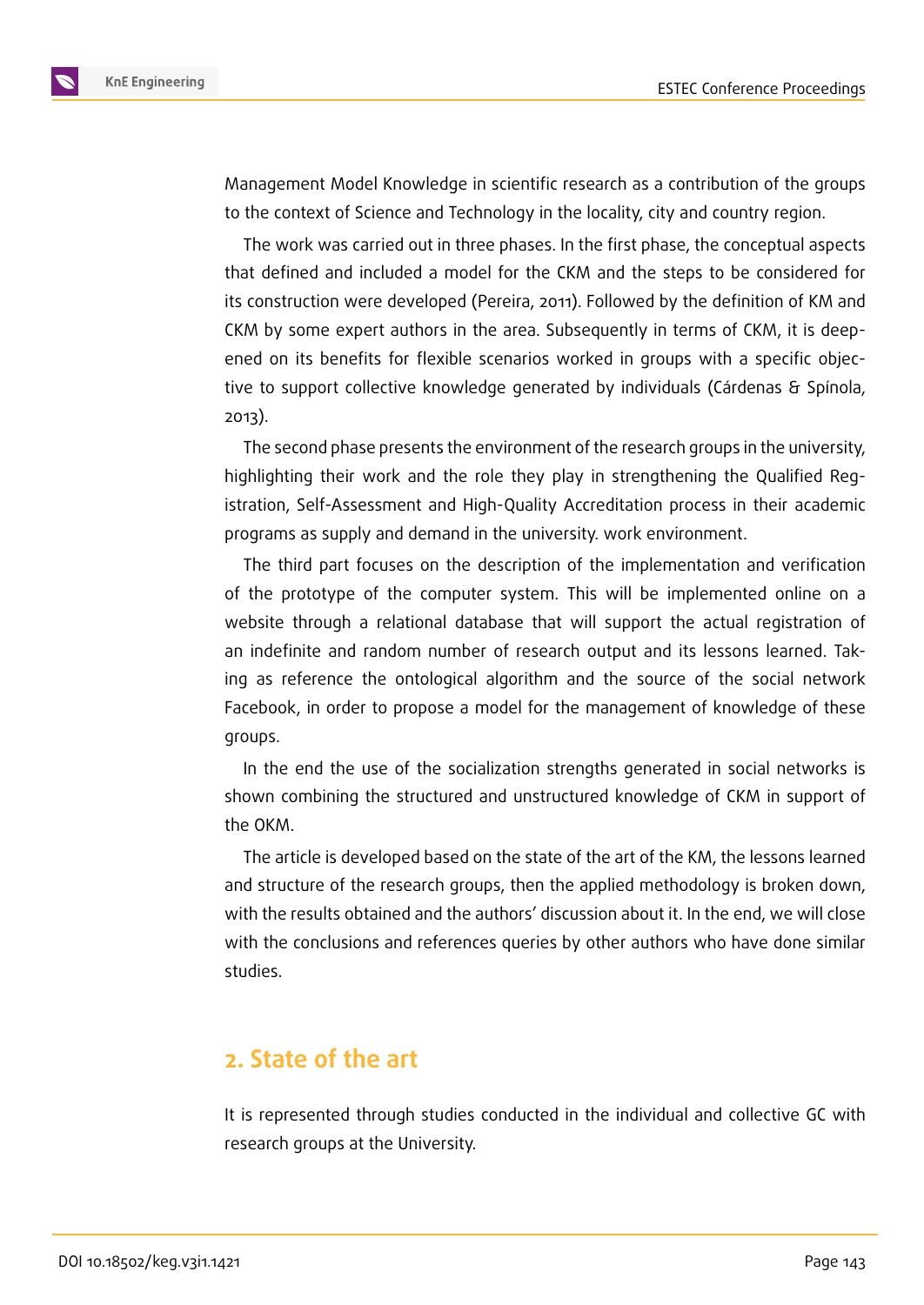

#### **2.1. Scientific Production in universities**

How is research knowledge generated and transmitted in the university? Has been studied from different perspectives, focusing only on one of the phases of the KM cycle. There are authors who analyze parts of the knowledge cycle: how are the forms of knowledge creation in research (Gaviria, et al., 2007, García, (2011), how to share and transfer knowledge from Human capital theory and KM (Iqbal & Toulson & Tweed, 2011).

In this work, the most widely used model is the knowledge spiral or SECI model (Nonaka, & Takeuchi, 1995; García-Alsina & Gómez-Vargas, 2015), since it allows to study the forms of knowledge creation from Tacit and explicit knowledge in addition to their different forms of conversion. Where the explicit that refers to the quantifiable (measurable), what is transmitted and stored, and the tacit, which is subjective, lie in the deepest individual experience. Like the values and emotions of individuals; To this reconstruction is called "knowledge conversion spiral" and is not a linear and sequential process, but exponential and dynamic.

Other studies focus on identifying the benefits of CKM in the field of research (Kidwel et al., 2000; Vásquez, 2010). Finally, there are other types of studies whose objective is to measure the productive capacity and the intellectual capital of the research groups (Bueno & Morcillo & Rodríguez & Luque, 2003; Vásquez, 2010). Focusing on the context of research carried out by research groups at the university.

#### **2.2. Learning Lessons**

They are understood from the explicit knowledge that is generated through the positive or negative results acquired during the development and execution of a process and its ability to innovate through experience (Brent, 2008).

However, these lessons learned through the "research production" generated by researchers require more than "the management of knowledge management and contextual learning that is progressively implemented in institutional structures to carry out the processes of Innovation" (Peluffo, 2010, p.44). Where the management of the institution must focus on the human intellect of the university to turn it into knowledge.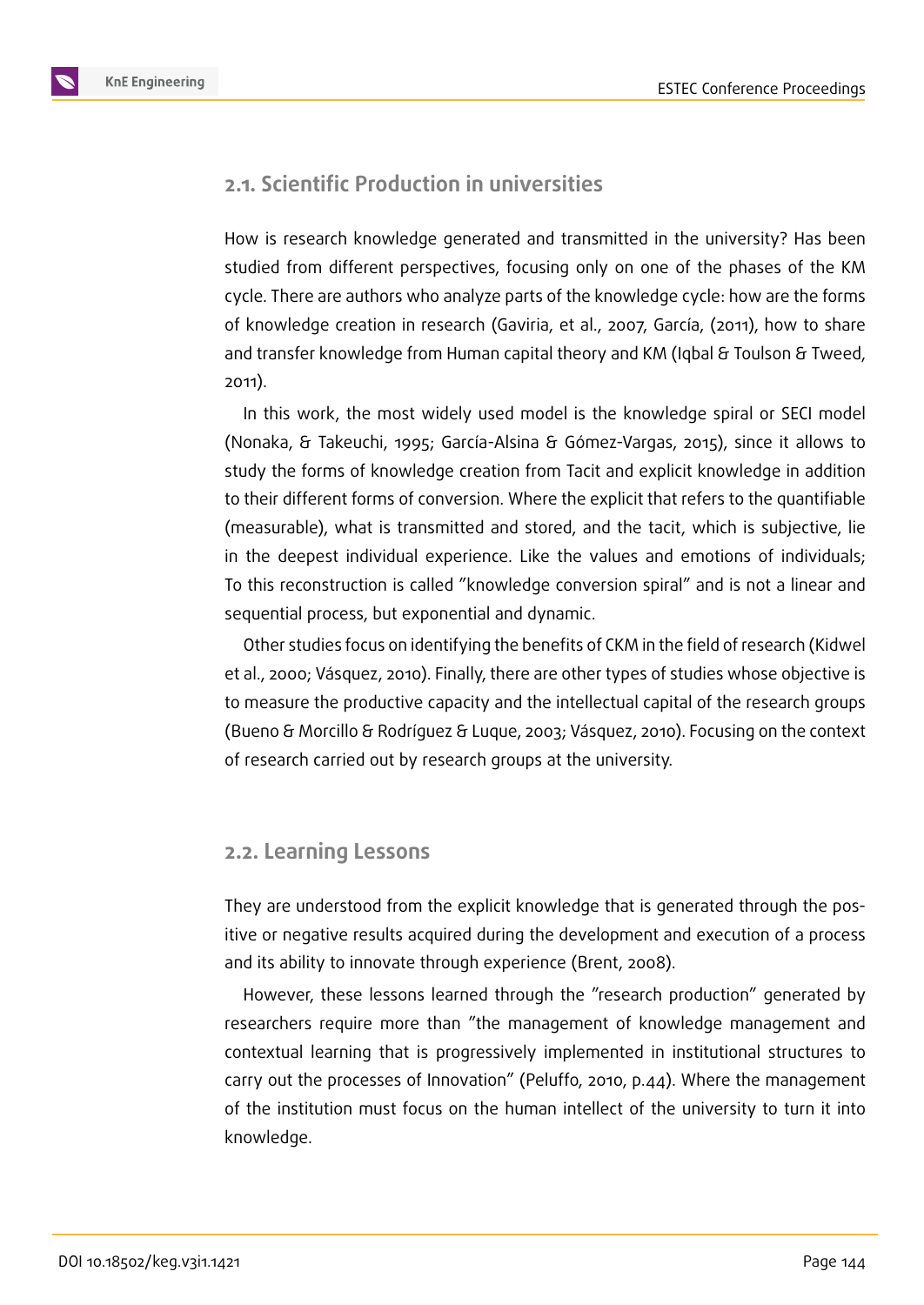

### **2.3. Characterization of research groups**

There are several approaches to characterize research groups that facilitate progress in the study of KM practices at the university. The authors Rey, Martín and Sebastián, (2008) suggest three ways to analyze the research groups: a) according to the results, b) the inputs; Or c) according to psychosocial characteristics.

Some authors point to the structure of the group, understood as the forms of internal organization and distribution of functions (Londoño, 2005; Gaviria, 2007; Hamui, 2010). For their part, Bueno et al. (2008) consider the components of intellectual capital as a means to characterize research groups.

The criteria for characterizing research groups, according to intellectual capital, are grouped into the three categories offered by the Intellectus Model: human capital, structural capital and relational capital (Bueno et al., 2008; Rivera 2011). Alsina & Cobarsi-Morales, 2010). In the case of social capital, technological capital, and finance capital, Alsina & Cobarsi-Morales (2010.

# **3. Metodology**

It was done through the application of some modules of the GEINVE-CKM prototype with the unformatted texts collected in the social network and worked with the ontological algorithm, in order to give it a specific format to be interpreted through a database MySQL relational data.

#### **3.1. Architecture**

For this study, we analyzed some cycles of knowledge taking into account that in the various models there are points in common such as individual values, teamwork, communication channels, organizational culture and the creation, assimilation and distribution of knowledge. Proving that the process is based more on cultural and organizational aspects than on a technocratic perception (García, 2011).

These cycles were implemented in a prototype of a computer system (PSC) to be applied to some research groups in the areas of science and technology (S & T) of a scientific research center in the city of Bogota, Colombia.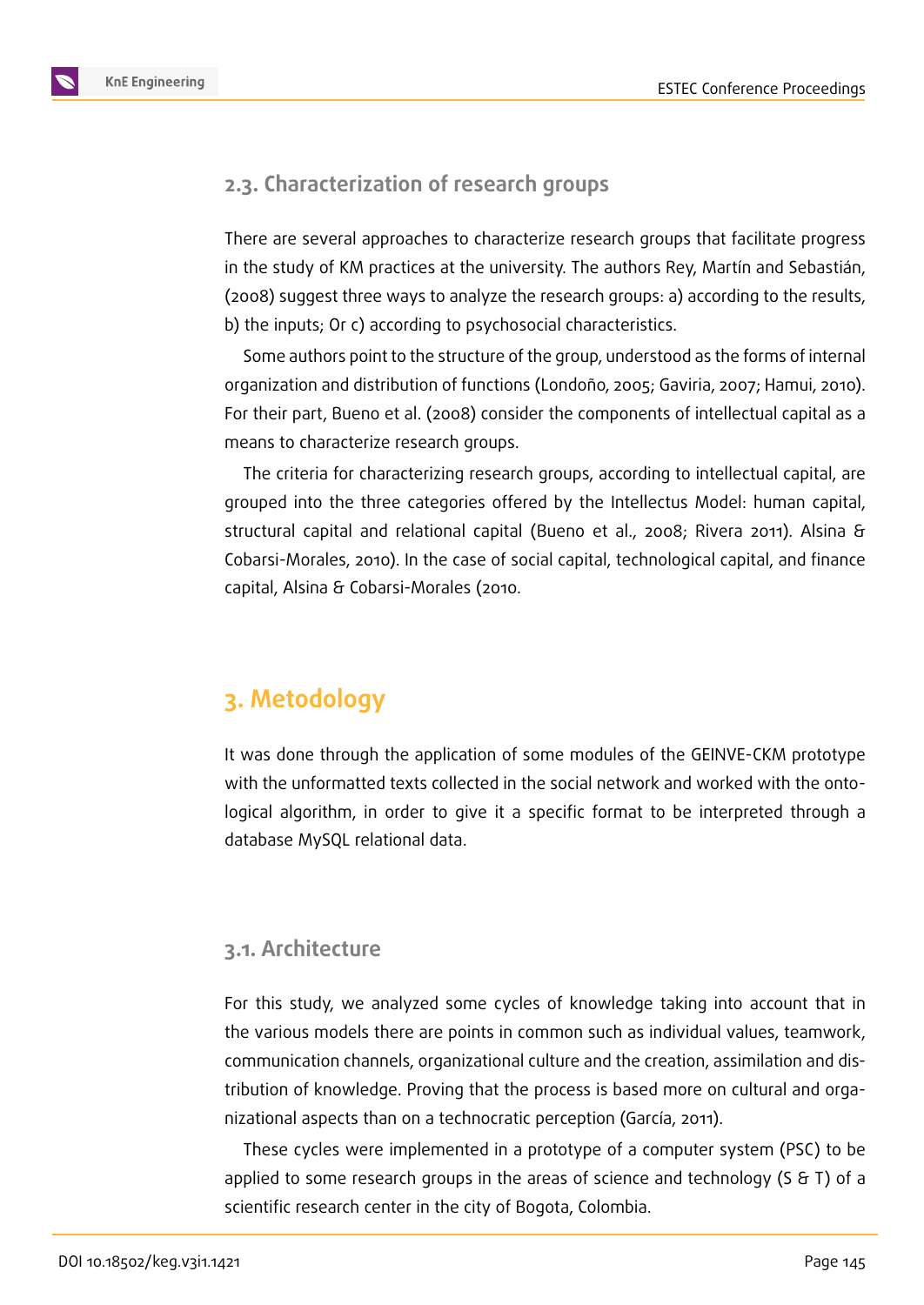

Fig. 1 shows the relationship between the elements that form the proposal of the CKM model taking some key elements of the spiral SECI model and its transformation with the use of the application of data processing technology, socialization and internationalization between Others (Haslinda & Sarinah, 2009; Kebede, 2010).

The proposal presented integrates some components in each of its quadrants:

- *Quadrant 1*: It starts from the system of investigative management that the university has to direct the research groups where it is possible to share the KM.
- *Quadrant 2*: It presents the capacity of the knowledge that each one of the groups of investigation has to generate production through the relation of concepts.
- *Quadrant 3*: It starts from the group measurement model of the scientific center to generate production of the format TOP where it is possible to build the architecture of the crossed knowledge.
- *Quadrant 4*: It starts from the results of the research production as contribution to the scientific community in the country, justifying the concepts learned.



**Figure** 1: Global architecture of the CKM model.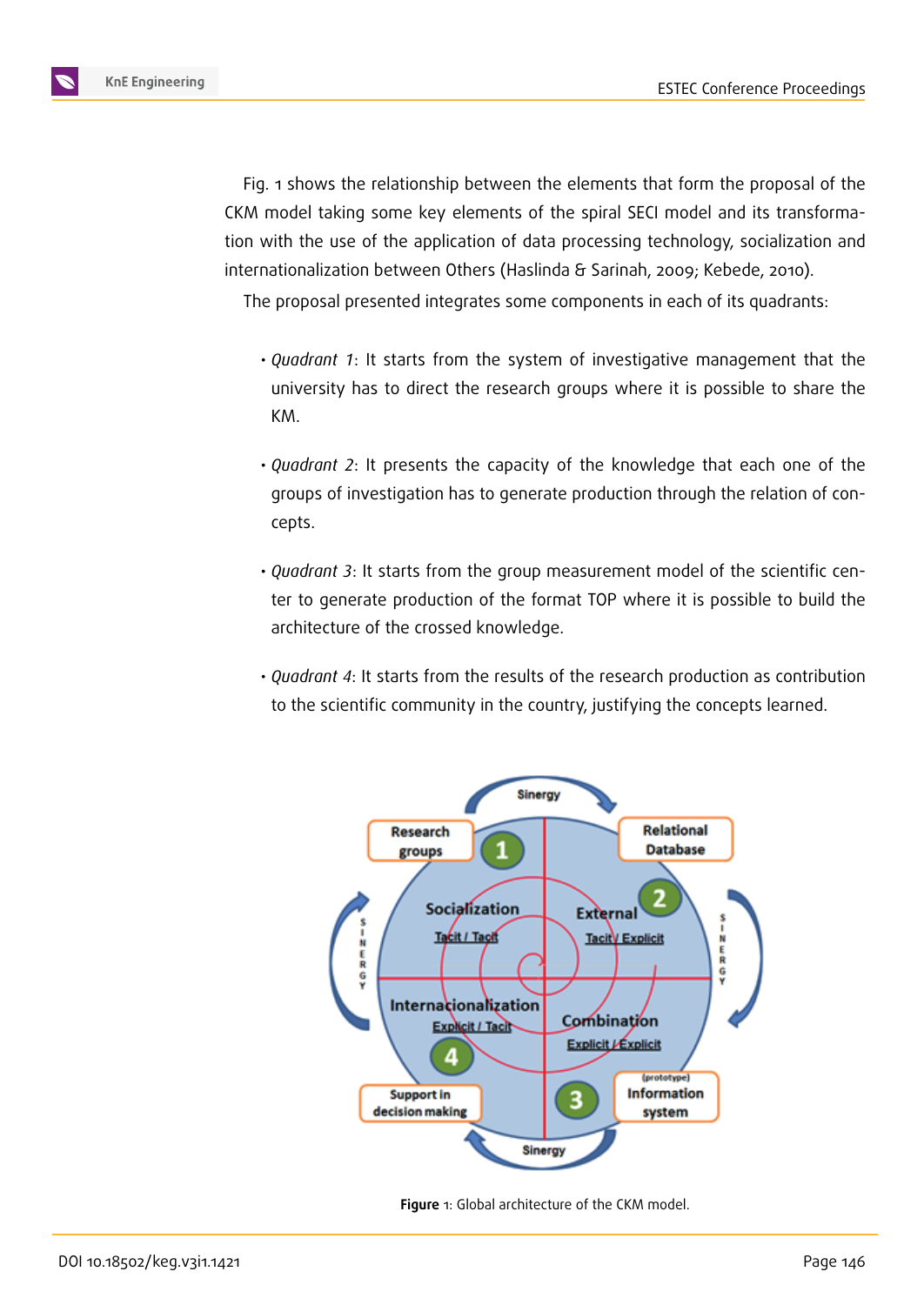

The proposal of this model CKM in the university focuses on the development of intellectual capital which allows explaining the effectiveness of organizational learning, the efficiency of KM and the expected results as contribution to the scientific community of the country.

At the same time, it uses the logical sequence of data, information and knowledge, which flow in the upper quadrants where the knowledge is presented tacitly / tacitly and tacit / explicit respectively. These in turn allow that through a model centered in group measurement of the scientific center, is generated through the research production of the CKM as contribution of the scientific community of the country.

This production allows to establish a specific scheme in the lessons learned for this CKM model as fundamental elements of the same, where the research groups are aligning not only their CKM but their experience to achieve a transfer of adequate knowledge to other groups or institutions of higher education.

#### **3.2. The prototype: GEINVE-CKM**

The prototype was generated from the scheme of the research management model in the university under the conception of the lessons learned within a CKM environment (Ochoa & Cruz & Gil, 2015) developed under a free code language Java Servet Page ( JSP) Which allows through a relational MySQL database the registration of structured information, from an ontological algorithm used for the treatment of massive unstructured information obtained in the social network *facebook.*

Fig. 2 shows the explicit elements that make up this prototype:

- *Knowledge User*: Researcher group
- *Application:* Model of measurement of groups of the scientific center
- *Platform:* Relational Data Base
- *System:* Information processing and its respective analysis (semantic algorithm social network).

The prototype works with two approaches. First, with the Research Management System at the university, which contains the individual and research research production as shown in Fig. Second, with an explicit knowledge approach called "Lessons Learned" divided into two: those directly registered by the researchers of the group in a structured way and those presented in a massive way in the facebook social network, seeking collective learning among them, to Through the use of metadata for specific queries and searches.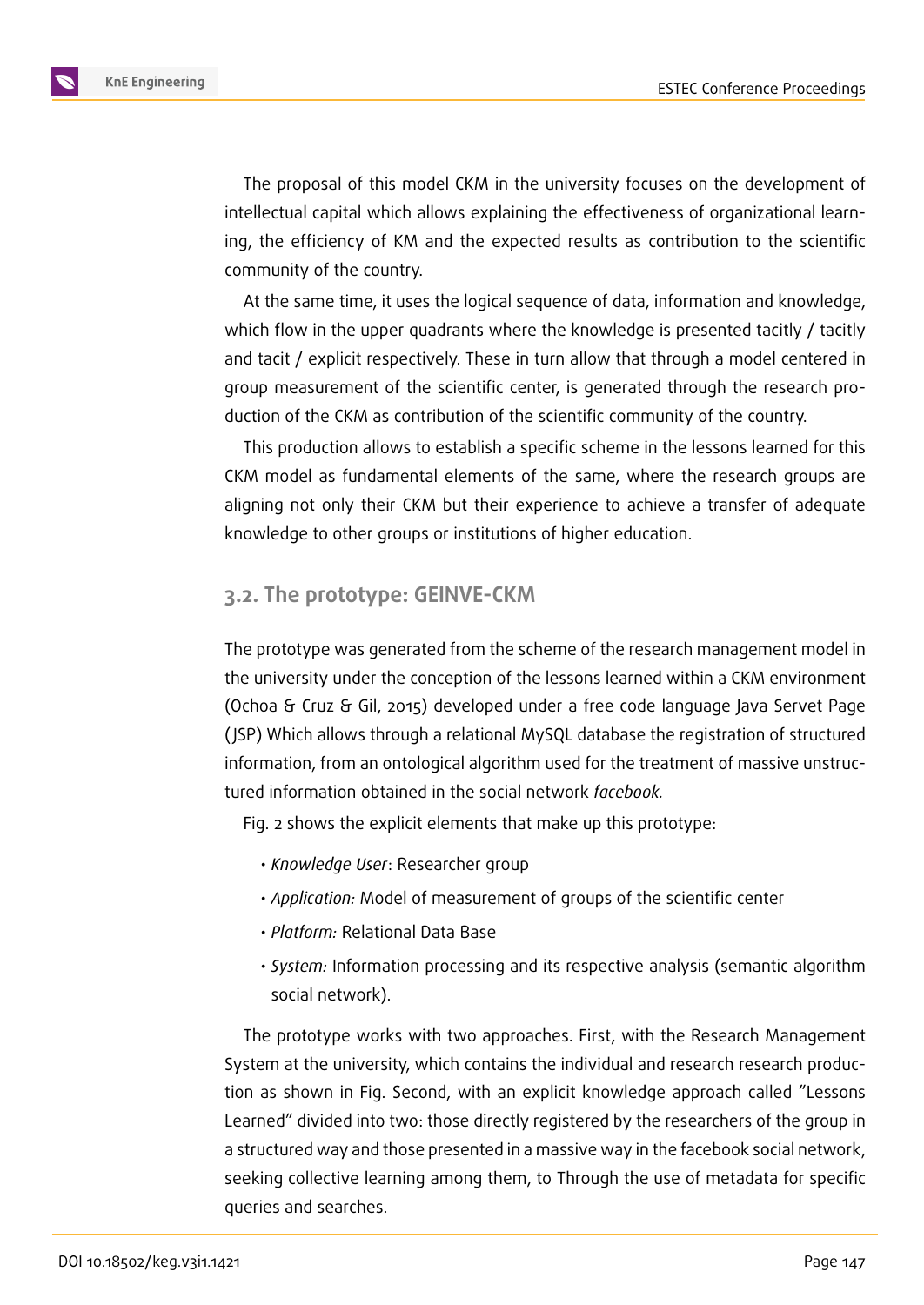

**Figure** 2: Scheme Prototype GEINVE-KM.

For the development and operation of the lessons learned it was necessary to interact with some libraries and special structures of the computer system in three layers:

- *Enterprise Java (King et al, 2014):* It allows to establish the connections of the *.jar* /.jsp / *.html* making connection between the layers of the system.
- *ServletLoginController (QVT, 2007)*: Used to make the authentication of the users to the system of investigation management through the user and identification number of the account.
- *jQuery API (jQuery Foundation 2013)*: A JavaScript for connecting the HTML pages that make up the prototype business layer.
- *JavaServer Pages (JSP)*: Base language for coding the business layer of the prototype (instructions). Class.jar
- *JavaBean (JavaBean, 2014)*. JSP Business Layer Code Editor.

## **3.3. Functional architecture design and algorithm analysis**

The analysis was based on explicit knowledge and was able to share successful experiences, motivations, feelings, objects and other elements along with their connections or relationships.

The following is the development of the CKM architecture that allows the analysis of the lessons learned registered in the social network facebook through the scheme of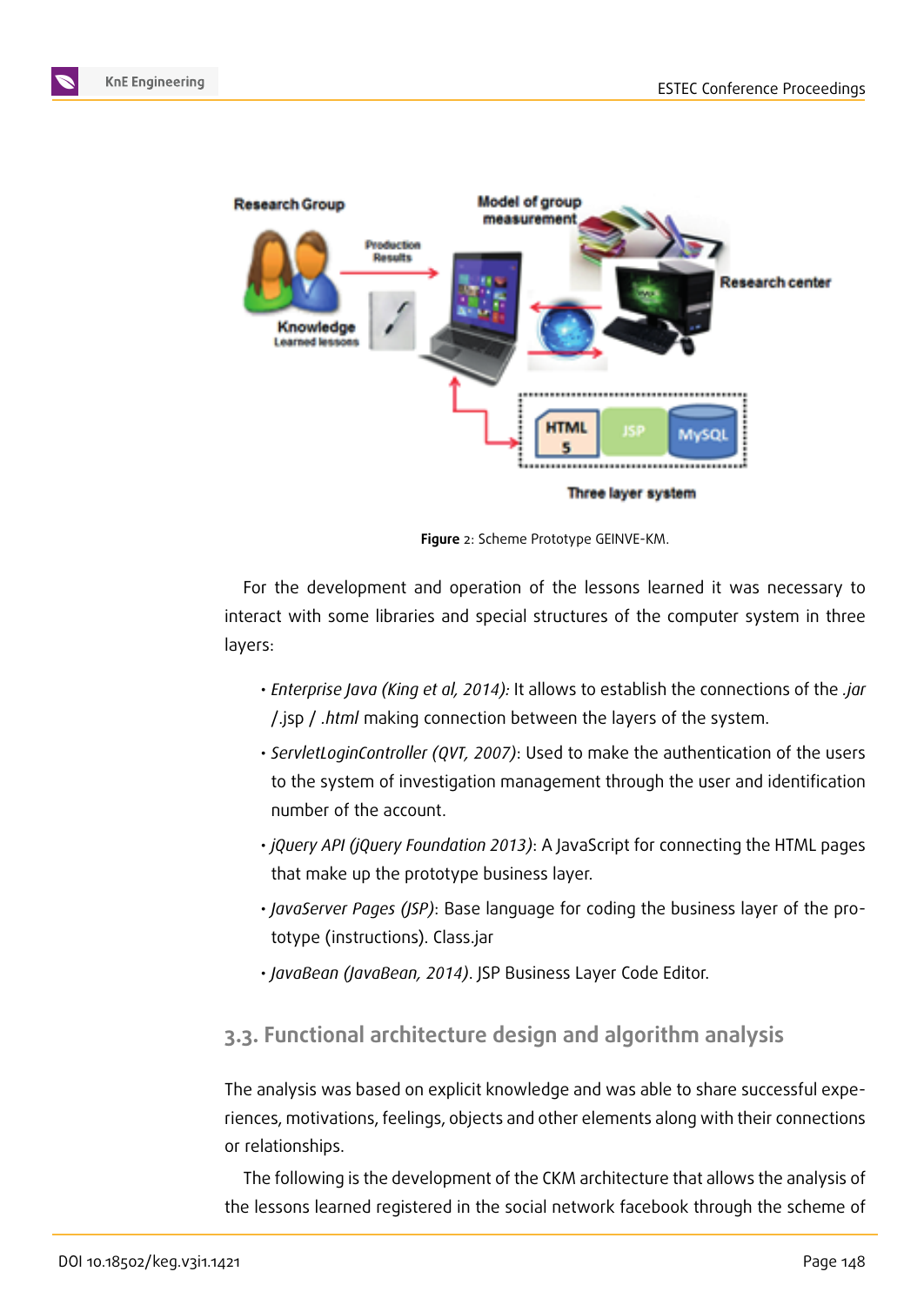

profile, role, categories and subcategory where each participant made his selection and managed to interact with the prototype GEINVE-CKM for the synergy of knowledge.

Fig. 3 shows the flow of data, information, knowledge obtained through the interaction of users of the social network and the CKM architecture implemented in the prototype. All this related to the subject of research production in the university, according to the model of knowledge management used for this purpose.

The model is based on the categories of *socialization*, *exteriorization*, *combination* and *interiorization* and their respective subcategories in the spiral of Nonaka and Takeuchi.

At the same time, it allows the user in the social network to relate the data of other users in the form of an appointment in order to achieve the continuous flow of information and to strengthen the knowledge base of the lessons learned, with the specific subject of the investigative production in college. This architecture proposes a simple consultations component to facilitate decision support through the tools involved.



**Figure** 3: Analysis of the algorithm.

As a result, the development of a comprehensive scheme aimed at CKM is expected to establish the current state of research production in the university based on the characterization of its users (researchers), their learned lesions registered in the prototype and the selected filters in the *facebook* social network.

When the user (researcher) is authenticated through the GEINVE-CKM system, a request is immediately made to select the profile, role and category to which it is necessary to record the lesson learned under the dimension scheme.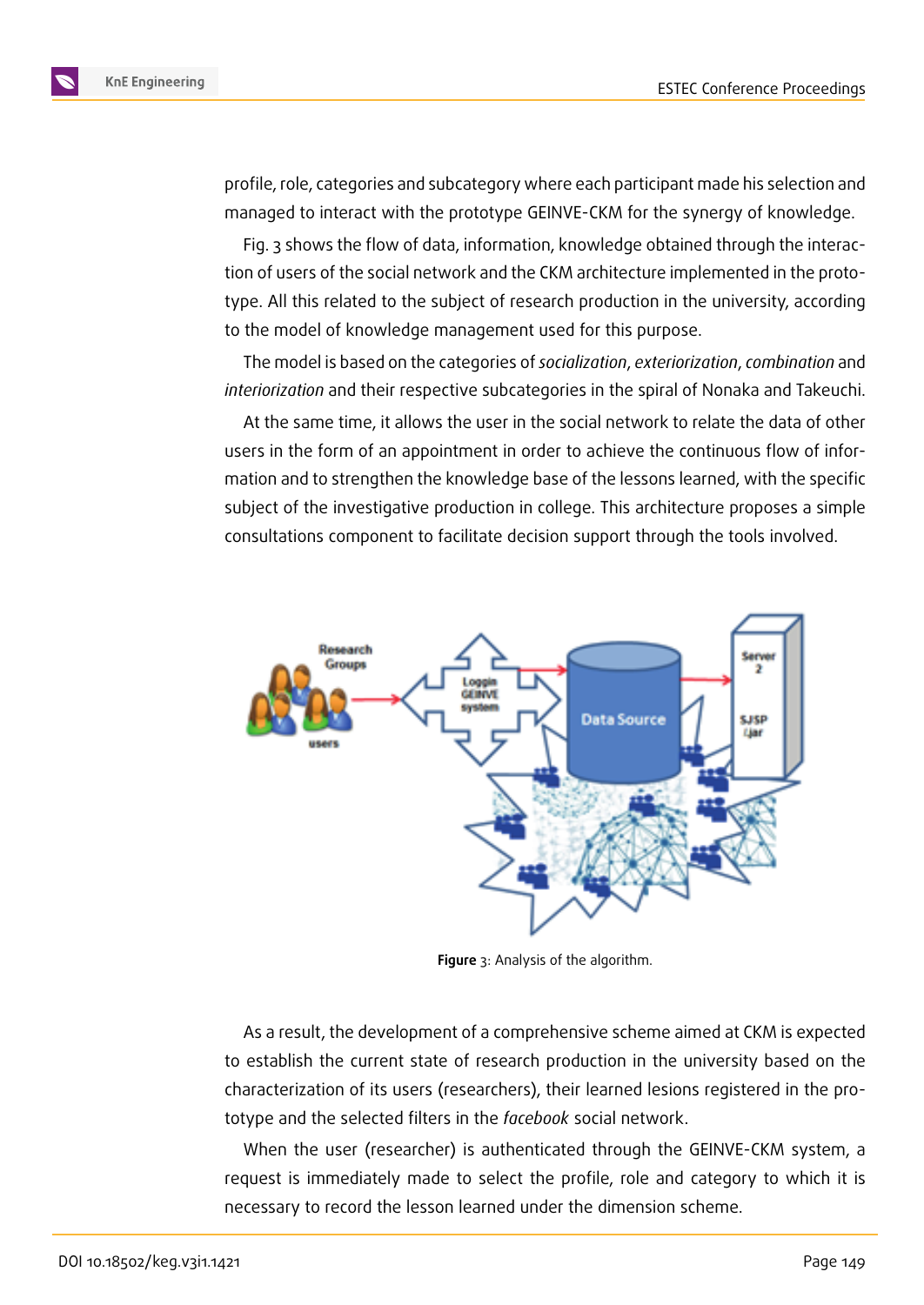

Then it allows you to interact with the lessons learned in the network where the prototype selects the common ones and allows you to choose some that in prospective would like to obtain. Organizing information at the semantic level (Senso, 2011), generating the CKM for the analysis of the learning obtained by each one of the researchers of the group, during the development of a research project in the university.

#### **3.3.1. Profile, role and dimension of the architecture**

The profile, role and dimension elements were implemented according to the knowledge cycle of Nonaka and Takeuchi (1995): *profile*: researcher, teacher, professional, other; *Role*: Leader of the group, national co-investigator or international co-investigator, other; *Dimension*: Approach based on category and subcategories where it is possible to structure the lessons learned from the group through the components of the spiral scheme socialization, exteriorization, combination and interiorization.

Table 1 shows the coding assigned to the dimensions to better understand the lessons learned in the research production of the participants in the social network, facilitating the analysis and interpretation in the semantic algorithm.

| <b>Categories</b>      | Subcategories                       | Code         |
|------------------------|-------------------------------------|--------------|
| Socialization          | <b>Share expereinces</b>            | СE           |
|                        | <b>Oral Exposures</b>               | EО           |
|                        | <b>Teamleaming</b>                  | AE           |
|                        | Share knowledge                     | TC           |
|                        | New development diffusion           | DND          |
| Exteriorization        | <b>Using Metaphors</b>              | UM           |
|                        | Production Concept                  | СP           |
|                        | <b>Transmit Investigative</b>       |              |
|                        | Knowledge Management                |              |
|                        | Practices                           | <b>TPGCI</b> |
| Combination            | <b>Telephone Conversations</b>      | СT           |
|                        | E-mail use                          | <b>UCE</b>   |
|                        | Social Network use                  | URS          |
|                        | Physical Mail                       | СF           |
|                        | <b>Research meetings</b>            | RI           |
| <b>Interiorization</b> | Knowledge Management Data           |              |
|                        | Base                                | <b>BDGC</b>  |
|                        | <b>Investigative Work Practices</b> | PTI          |

TABLE 1: Dimensions of the scheme in social network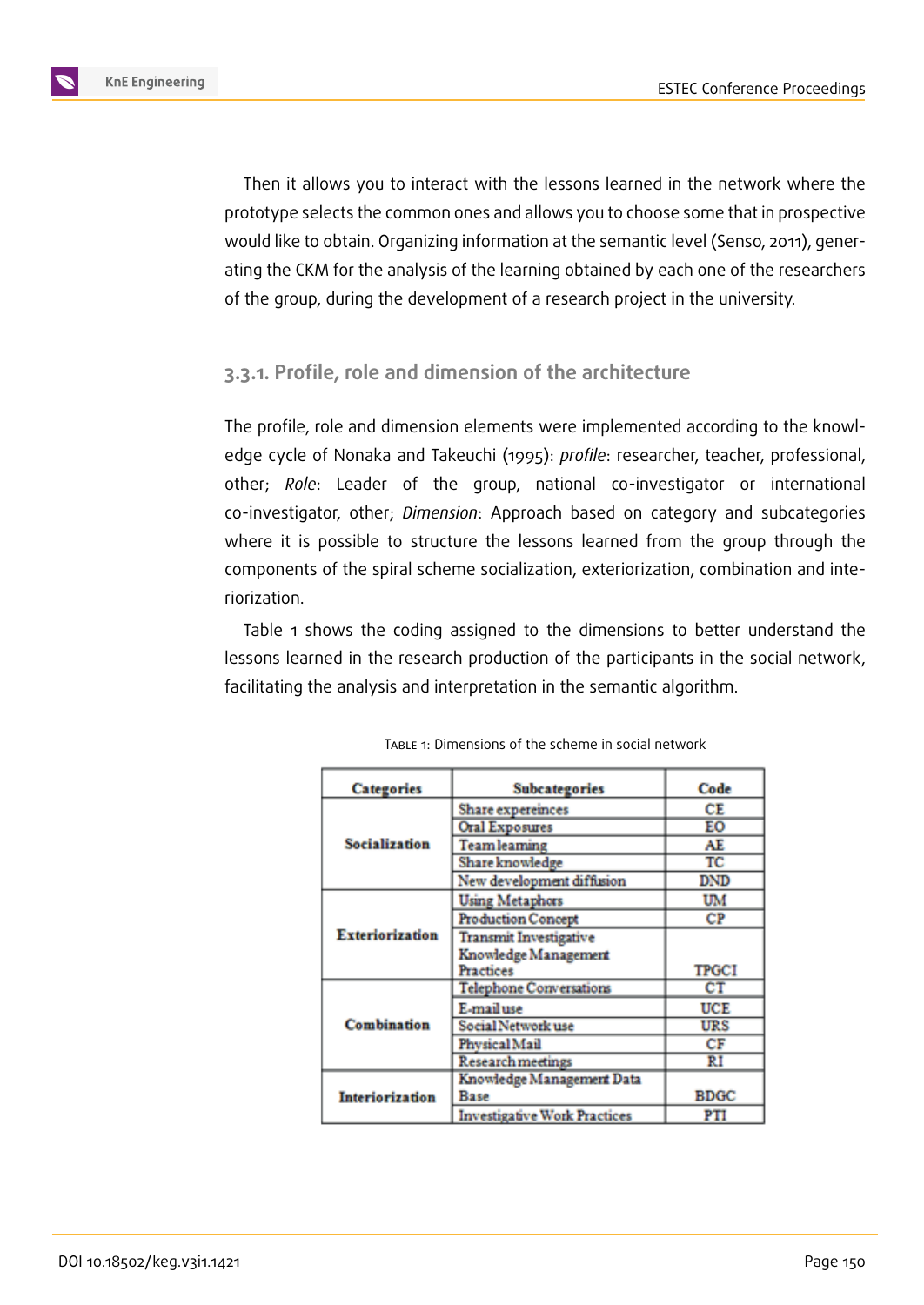

### **3.4. Algorithm of semantic analysis. Ontological Method**

In Fig. 3 information is represented in a natural language where the human being can read and understand it. But it can not be directly interpreted by machines, so what to do? According to the authors Khare and Tantek (2006) it is recommended to stop and organize the information under an automated reasoning scheme, so that these machines are able to interpret the information through the semantic web. The purpose is to analyze research production of groups in the university.

The algorithm used to know the learning lessons in the social network facebook, works under the scheme of data mining and automatic learning with a quantity of unstructured type text string.

The ontological method was chosen, for which specific rules were manually constructed to identify and organize the mass text collected from the social network.

The GEINVE-CKM prototype was first activated to make a general revision of the obtained mass text, in order to correct spelling mistakes and to eliminate some loose letters. This procedure was done by migrating the text (external) in a flat file without structure or format, achieving almost 85% correcting inconsistencies of tildes, transcription and other negative elements in the text. This procedure was practically manual.

Then the process of migrating the text (internal) with the text already debugged in the prototype was performed again. Then the model of the algorithm of the ontological method of the prototype was activated which contains a text model through the scheme of a tree of dependence of the words that compose said text. This tree allowed to group the subject with the corresponding adjectives, verbs, among others; In sentences (Kontopoulos & Berberidis & Dergiades & Bassiliades, 2013).

In Fig. 4 the XML set used in the tree process for the ontological scheme is observed. This allowed to activate detectable patterns with keywords (metadata) that are in different positions of the pattern. This process was done through an XML document (Wei & Atle, 2010) where each node represents a tree that has the same form as the pattern of the searched text, being able to assign the value corresponding to the rule and the text with respect to the identified subject.

The XML facilitated the review, analysis and evaluation of each one of the sentences of the text, extracting through the metadata the lessons learned (Kontopoulos & Dergiades & Bassiliades, 2013) in the process and thus the synergy was known to support the Management of the CKM collective knowledge generated by research groups in the university (Sens, 2011).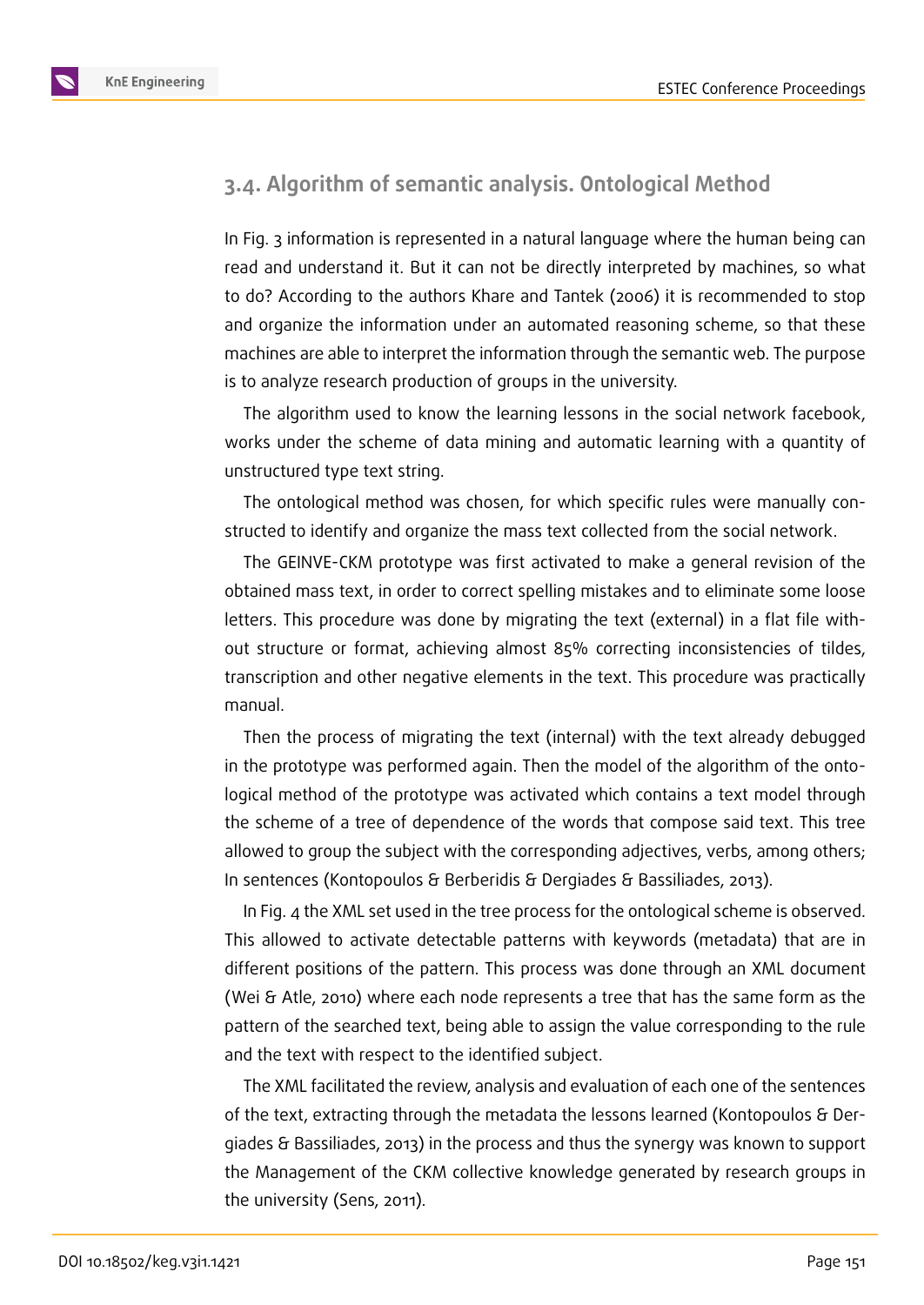



**Figure** 4: XML documents - Ontological method.

# **4. Results**

The GEINVE-CKM web 2.0 prototype allowed a correlation between the lessons learned directly by the researchers of a research group and the ones selected in prospective by those presented in the social network *facebook.*

This contributed to establish a document for the proposal of a model in the collective knowledge management CKM of these research groups inside the university. Seeking to generate plans of improvement that guarantee the success of the change and its competitive level in prospective of the S & T of the country through the dynamics of the lessons learned in a group and social way.

In addition, a process of synergy was generated with the other research groups inside and outside the university with the theme of "research production". Where the contribution to the academic and scientific community is strengthened and the skills and skills of its researchers are highlighted.

Semantically, the model determines the direct relationship between "research" and "type of research", generating a schema of "experience", "skills" and "skills" in the automatic learning process through the nonprobabilistic *profile*, *role* or *dynamic dimension* in the process. This in order to improve the organizational learning and the CKM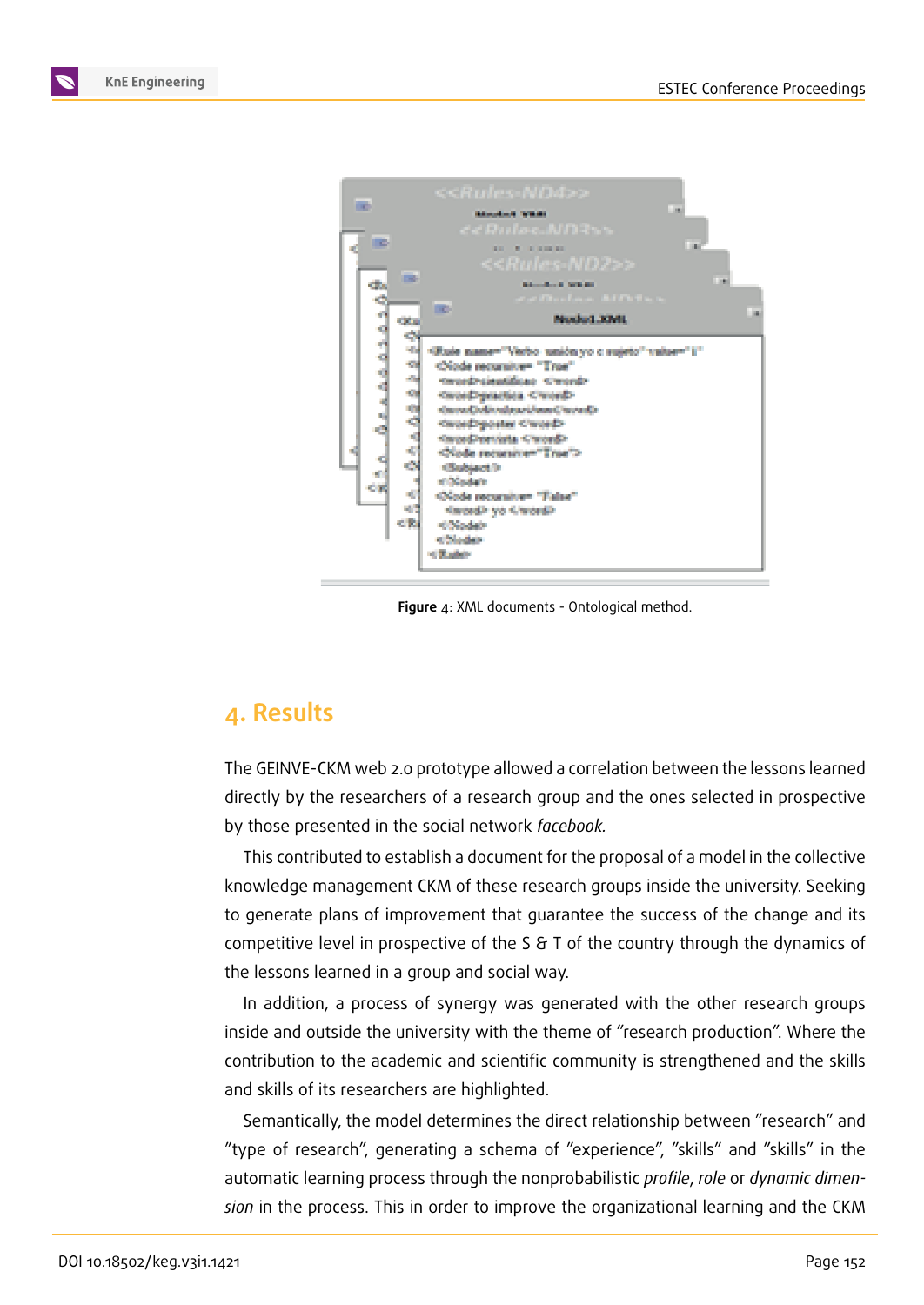

behavior in the approach of the contribution of the research groups towards a community of knowledge.

This first approach of the relation of lessons learned and its identifier allowed to generate a scheme of possibilities in the semantic relation that can be projected for the decision making in the allocation of resources, times and spaces in the management of projects of the groups. Taking the scheme in an increasingly broad group, to become a model of support for the "transfer of knowledge" with an avant-garde vision worldwide.

Table 2 presents the profile and number of participants in the study through the social network scheme *facebook.*

| <b>Profile</b>      | Participants |
|---------------------|--------------|
| Researcher          | 214          |
| Teacher             | 1011         |
| Professional        | 450          |
| Other               | 1233         |
| Total, Participants | 2.908        |
|                     |              |

TABLE 2: Profile Attributes and Role of Participants.

To be the first study through the social network *facebook* the number of participants is good but the registration of researchers is very low, although the number of teachers and professionals is also excellent to start the analysis of the scheme as such.

Fig. 5 shows the activated class.jar in the GEINVE-CKM prototype used to structure the unstructured massive table that was collected from the participation of the social network *facebook.*

Fig. 6 shows the trend of the lessons learned once the *massive* table collected in the social network of Figs. 4 and 5 is structured. There is observed around the number of participants in the *subcategories* and the main *lessons learned* from the same.

In the figure, also a knowledge domain is widely observed when applying the category of *combination*, followed by the category of *exteriorization* being at very close levels between the categories of *socialization* and *interiorization* respectively. While there is a group that without being in the *profile* made its contributions in an empirical way to the category.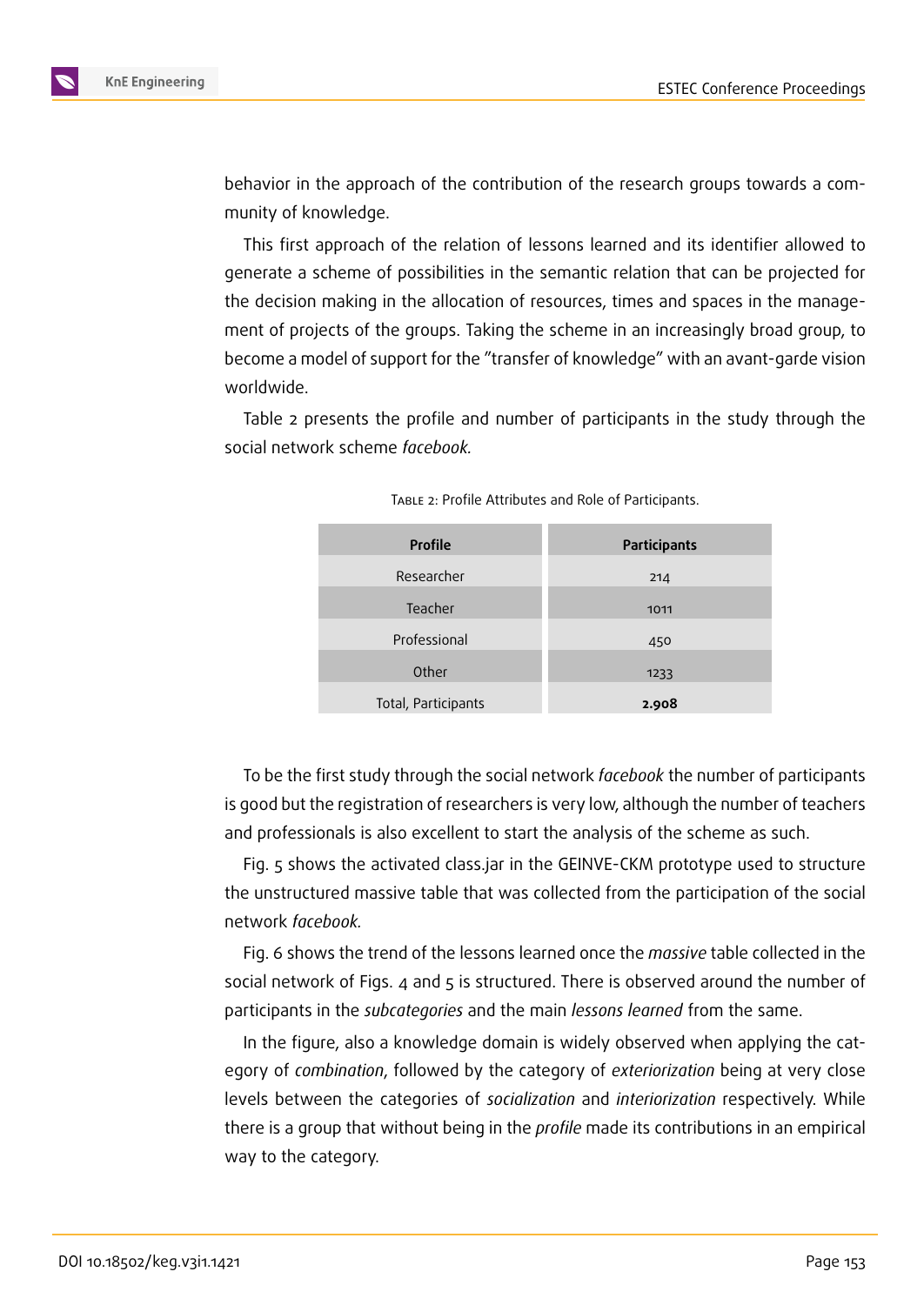







**Figure** 6: Lessons learned social network.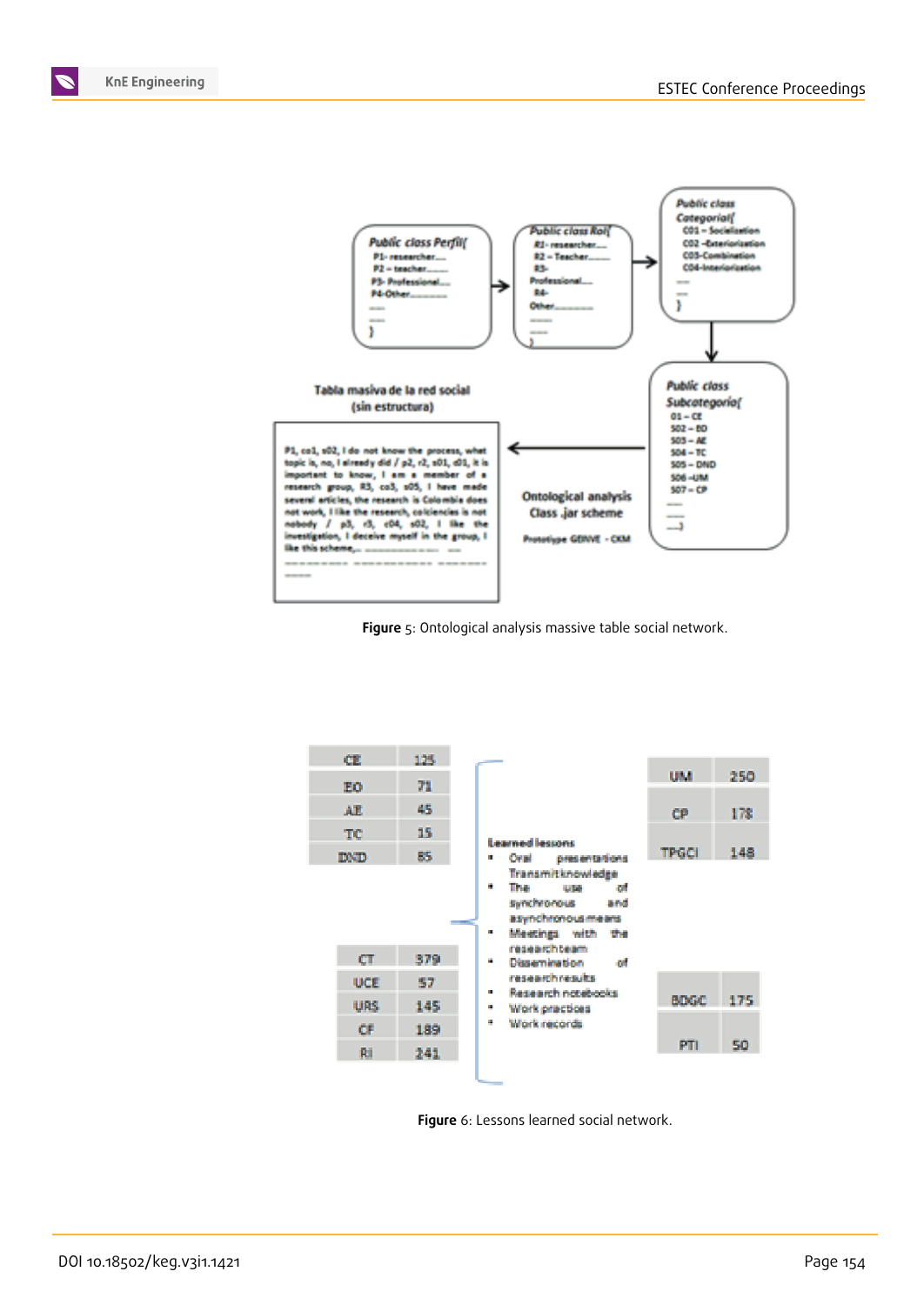

# **5. Conclusions**

Through the theoretical framework, three models were identified as the methodological basis for the architecture of the knowledge management model such as the collective knowledge management approach and the Nonaka and Takeuchi knowledge conversion model combined with the organizational model of López-Cruz & Obregón, 2015). Followed by the advances of the prototype GEINVE-CKM as fundamental tool of the model with the records of the lessons learned from the social network *facebook.*

From the GC cycle, participants with a profile and role of researchers and teachers have strengthened their lessons and experiences through the *combination*, *exteriorization*, *socialization* and *internalization* respectively in the university, with the support of the workshops of Research, synchronous and asynchronous communication, work minutes, research notebooks and dissemination of results (Ochoa & Cruz, 2017).

Although there was a high percentage of participants in the profile of others, it was observed that they did not ignore some of the tasks of the spiral SECI model in their informal research works, being a potential to be reviewed, analyzed and evaluated in future studies in Similar topics.

With the interaction between the XML-tree document and the three-layer scheme of the GEINVE-CKM prototype, it was possible to establish an ideal structure to pass the obtained text in the social network to one previously structured in a MySQL relational database as the starting point for the proposal of the model of management of knowledge in the university in future studies.

# **References**

- [1] Alsina, M. & Cobarsi-Morales, J. (2010). El papel del capital social en la inteligencia competitiva. *Revista General de Información y Documentación*, 20, 313-323. [The role of social capital in competitive intelligence. General Journal of Information and Documentation, 20, 313-323]
- [2] Bueno, E., Morcillo, P., Rodríguez, J., Luque, M.A. (2003). Knowledge management and knowledge creation in Academia: a study based on surveys in a Japanese research university. *Journal of Knowledge Management*, *13*(2), 76-92.
- [3] Bueno, E., Salmador, M. P., & Merino, C. (2008). Génesis, concepto y desarrollo del capital intelectual en la economía del conocimiento: Una reflexión sobre el Modelo Intellectus y sus aplicaciones. [Genesis, concept and development of intellectual capital in the knowledge economy: A reflection on the Intellectus Model and its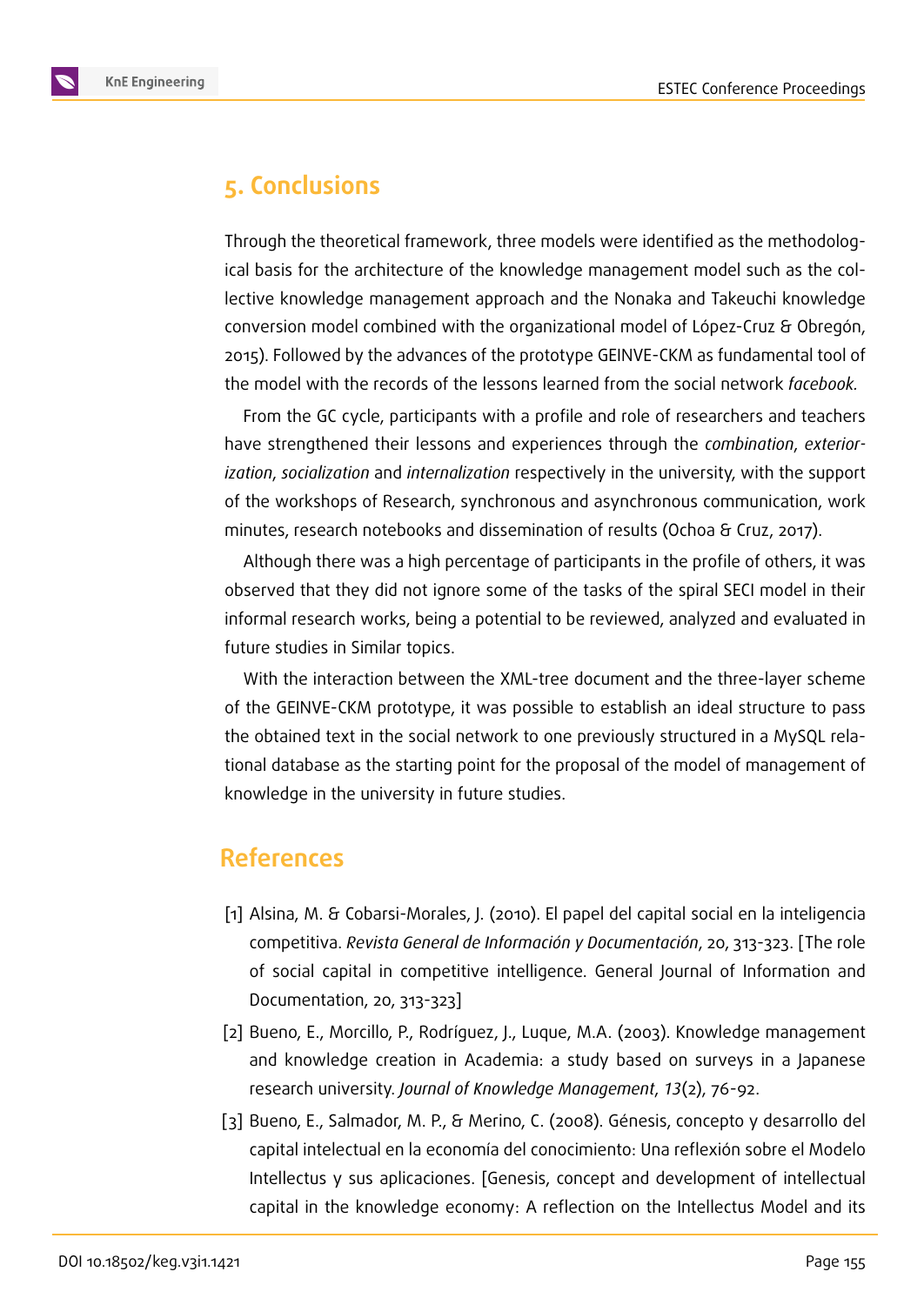

applications]

- [4] Brent Robertson BA (2008) A software-based lessons learned management system: enhancing knowledge management in organizations. In: Proceedings of the de IIE annual conference.
- [5] Cárdenas J, Spinola M (2013) Role of knowledge management systems within the expertise transfer. In: 2013 Proceedings of the PICMET'13 de Technology Management in the IT-driven services (PICMET).
- [6] García-Alsina, M., Gómez-Vargas, M. (2015). Factores influyentes de la gestión del conocimiento en el contexto de la investigación universitaria Información, cultura y sociedad: revista del Instituto de Investigaciones Bibliotecológicas, (33), pp. 29-46 Universidad de Buenos Aires Buenos Aires, Argentina [Factors influencing knowledge management in the context of university research Information, culture and society: journal of the Institute of Library Research, (33), pp. 29-46 University of Buenos Aires Buenos Aires, Argentina]
- [7] García, M. (2011). Análisis de la creación de conocimiento de las TIC en el contexto de la Universidad. *Economía industrial,* (379), 159-166. [Analysis of the creation of knowledge of ICT in the context of the University. Industrial economics, (379), 159- 166]
- [8] Gaviria, M. M., Mejía, A. M., & Henao, D. L. (2007). Gestión del conocimiento en los grupos de investigación de excelencia de la Universidad de Antioquia*. Revista Interamericana de Bibliotecología*, *30*(2), 137-163. [Knowledge management in the research groups of excellence of the University of Antioquia. Inter-American Journal of Library Science, 30 (2), 137-163]
- [9] Tian, J., Nakamori, Y. & Wierzbicki, A. P. (2009).
- [10] García-Alisina, M., & Gómez-Vargas, M. (2015). Prácticas de gestión del conocimiento en los grupos de investigación: estudio de un caso. Revista Interamericana de Bibliotecología, 38(1), 13-25. [Practices of knowledge management in research groups: case study. Inter-American Journal of Library Science, 38 (1), 13-25]
- [11] Hamui, M. (2010). Estructura de organización en la trayectoria de dos grupos de investigación científica de ciencias básicas de la salud en la generación de conocimiento*. Revista Mexicana de Investigación Educativa*, *15*(46), 713-738. [Organizational structure in the trajectory of two groups of scientific investigation of basic sciences of health in the generation of knowledge. Revista Mexicana de Investigación Educativa, 15 (46), 713-738]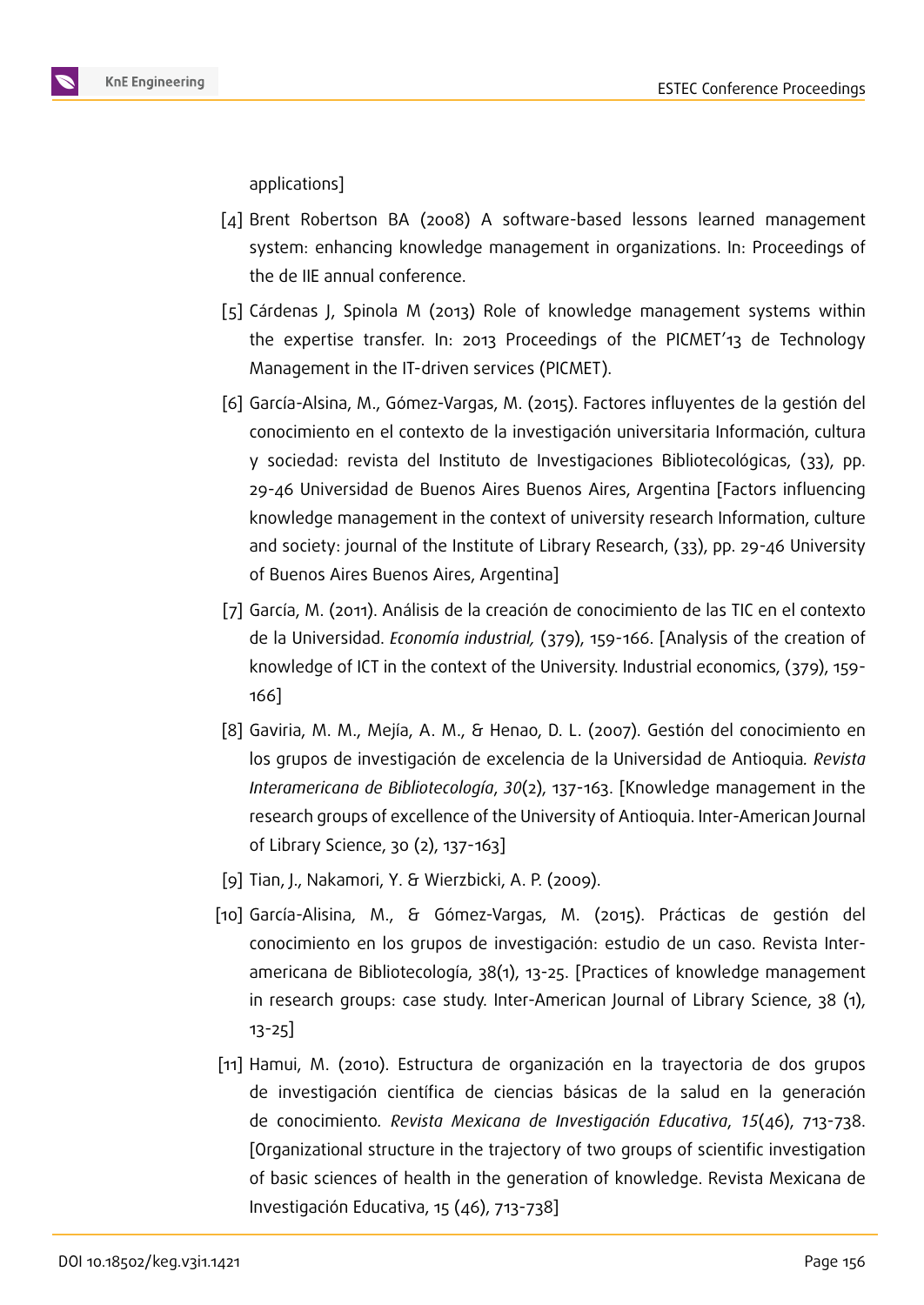

- [12] Haslinda, A., Sarinah, A. (2009) A Review of Knowledge Management Models. The Journal of International Social Research. 2(9), pp.187-198.
- [13] Iqbal, S., Toulson, P., & Tweed, D. (2011). *HRM Practices and Individual Knowledge-Sharing: An Empirical Study of Higher Education Institutions in Pakistan*. Trabajo presentado en 8th International Conference on Intellectual Capital, Knowledge Management & Organizational Learning –ICICKM.
- [14] Java Bean. (2014). En Wikipedia, la enciclopedia libre. Recuperado el 1 de agosto de 2014 a las 6:15 p.m. de http://es.wikipedia.org/ wiki/JavaBean. [In Wikipedia, the free encyclopedia. Retrieved on August 1, 2014 at 6:15 p.m. From http://en.wikipedia.org/wiki/JavaBean]
- [15] JQuery Foundation T (2013) JQuery API.
- [16] Khare, R., Tantek, C. (2006). "*Microformats: a pragmatic path to the semantic web".* Proceedings of the 15th international conference on World Wide Web, pp. 865–866
- [17] Kebede, G. (2010) Knowledge management: An information science perspective. International Journal of Information Management. 30, pp.416-424.
- [18] King, G., Muir, P., Richards, (2014). Contextual Components. A Framework for Enterprise Java. http://docs.jboss.org/seam/2.3.0.Final/reference/en-US/html/
- [19] Londoño, F. (2005). Un análisis sobre la dinámica de los grupos de investigación en Colombia*. Investigación y Desarrollo*, *13* (1), 184-203. [An analysis on the dynamics of research groups in Colombia. Research and Development, 13 (1), 184-203]
- [20] López-Cruz O, Obregón N. (2015) A network based methodology to reveal patterns in knowledge transfer. Int J Interact Multimed Artif Intell 3(5):67–76.
- [21] Mejía, A. (2007). Estructura organizativa de los grupos de investigación de la Universidad de Antioquia como fuente de creación de conocimiento. *Revista Interamericana de Bibliotecología*, *30*(2), 89-102. [Organizational structure of the research groups of the University of Antioquia as a source of knowledge creation. Inter-American Journal of Library Science, 30 (2), 89-102]
- [22] Nonaka, I. & Takeuchi, H. (1995). *La organización creadora de conocimiento: cómo las compañías crean la dinámica de la innovación*. México: Oxford University Press. [The knowledge-creating organization: how companies create the dynamics of innovation. Mexico: Oxford University Press]
- [23] Nonaka I, Peltokorpi V (2006) Objectivity and subjectivity in knowledge management: a review of 20 top articles. Know Process Manag 13(2):73–82.
- [24] Ochoa NE. (2012). *Estado del arte: El modelo de evaluación de investigación en las universidades Latinoamérica*. Bogotá, Colombia.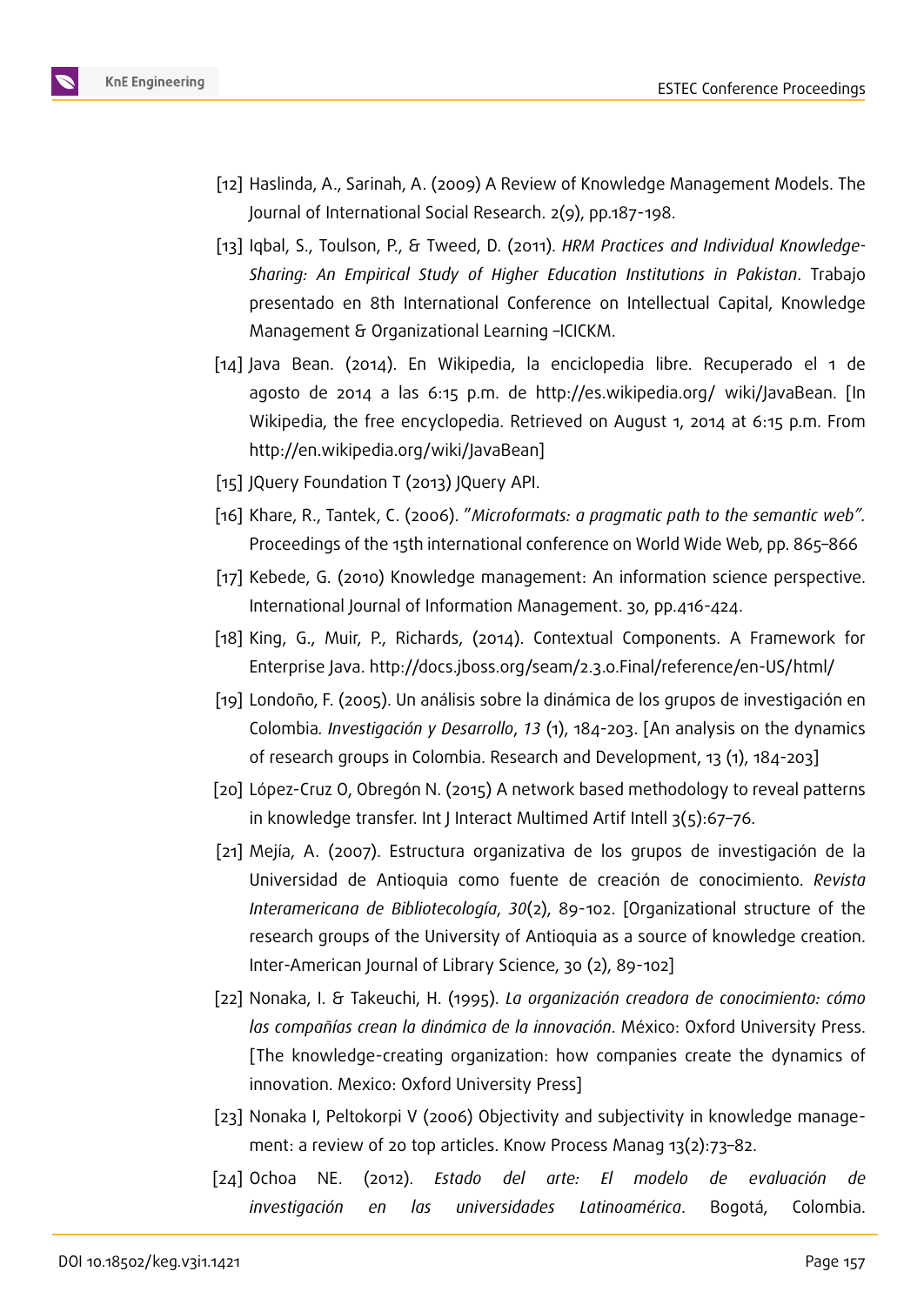http://revistasdm.ecci.edu.co/index/IngECCI. 2012. [State of the art: The research evaluation model in Latin American universities. Bogota Colombia. Http://revistasdm.ecci.edu.co/index/IngECCI. 2012]

- [25] Ochoa Guevara NE., Cruz Bernal IM., y Gil Aros C (2015). Estrategias en la Construcción del Prototipo Inicial para un Modelo Integral en la Gestión Investigativa de la Universidad ECCI orientado hacia el esquema de Negocio. Proyecto GEINVE v1.0. Revista de Publicaciones UNAD 9(3). Pag. 45 – 55. Bogotá, Colombia.
- [26] http://hemeroteca.unad.edu.co/revista1/index.php/pi/article/view/1438 [Strategies in the Construction of the Initial Prototype for an Integral Model in the Investigative Management of the ECCI University oriented towards the Business scheme. GEINVE Project v1.0. Journal of Publications UNAD 9 (3). Page 45 - 55. Bogotá, Colombia.
- [27] Http://hemeroteca.unad.edu.co/revista1/index.php/pi/article/view/1438]
- [28] Ochoa-Guevara, NE., Cruz-Bernal, IM., Ríos JA. (2017). *Design and Construction of an Integral Model for Investigative Management in the University GEINVE Project v2.0.* Serie: Management Science – Theory and Applications. Binding: Softcover. https: //www.novapublishers.com/catalog/product\_info.php?products\_id=62582
- [29] Peluffo, M. (2010). Gestión del conocimiento tácito: buenas prácticas y lecciones aprendidas en la internacionalización universitaria. *Revista de Innovación Ed[ucativa,](https://www.novapublishers.com/catalog/product_info.php?products_id=62582) 10* [\(51\), 43–55. \[Management of tacit knowledge: good practices and less](https://www.novapublishers.com/catalog/product_info.php?products_id=62582)ons learned in university internationalization. Journal of Educational Innovation, 10 (51), 43-55]
- [30] QVT. Query, View, Transformation. (2007). Specification. Final Adopted Specification ptc/07-07-07. OMG.
- [31] Rey, J., Martín, M. J. & Sebastián, J. (2008). Estructura y dinámica de los grupos de investigación. *ARBOR Ciencia, Pensamiento y Cultura,* (732), 743-757. [Structure and dynamics of research groups. ARBOR Science, Thought and Culture, (732), 743-757]
- [32] Rivera, S. (2011). *Medición de las capacidades de investigación desde el enfoque de Capital Intelectual*. XXIV Congreso Internacional de Estrategia SLADE. [Measurement of research capacities from the Intellectual Capital approach. XXIV International Congress of SLADE Strategy]
- [33] Sens, J.A. (2011) "Gestión del conocimiento y tecnologías semánticas en inteligencia y defensa", Inteligencia y Seguridad: Revista de Análisis y Prospectiva, 10 (20, pp: 29-53. ["Knowledge management and semantic technologies in intelligence and defense", Intelligence and Security: Journal of Analysis and Prospective, 10 (20, pp: 29-53]